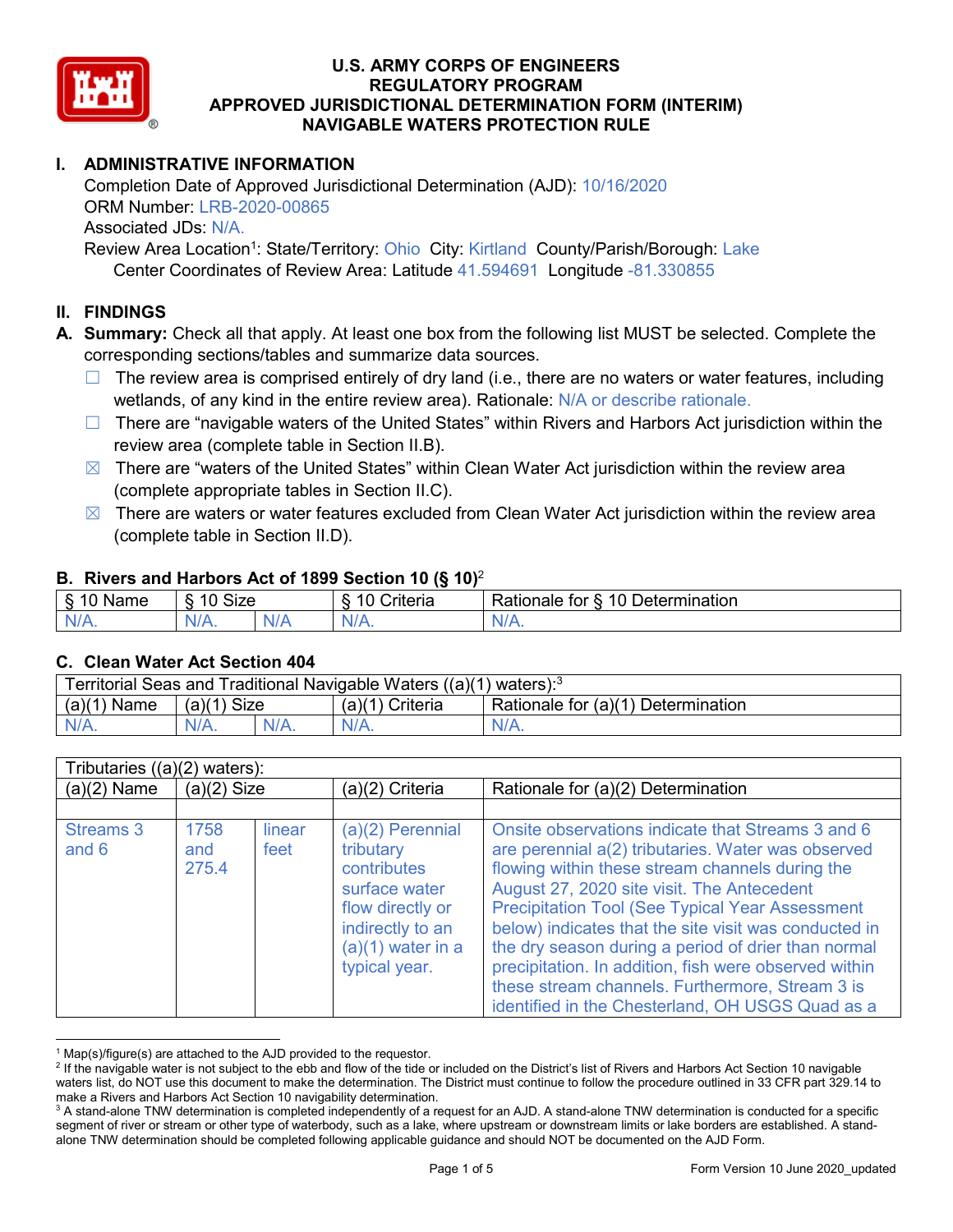

| Tributaries $((a)(2)$ waters): |               |                   |                                                                                                                           |  |  |  |
|--------------------------------|---------------|-------------------|---------------------------------------------------------------------------------------------------------------------------|--|--|--|
| $(a)(2)$ Name                  | $(a)(2)$ Size | $(a)(2)$ Criteria | Rationale for (a)(2) Determination                                                                                        |  |  |  |
|                                |               |                   |                                                                                                                           |  |  |  |
|                                |               |                   | perennial stream channel. Based on the above it<br>was determined that Streams 3 and 6 are perennial<br>a(2) tributaries. |  |  |  |

|                       | Tributaries $((a)(2)$ waters):  |                |                                                                                                                                                  |                                                                                                                                                                                                                                                                                                                                                                                                                                                                                                                                           |  |  |  |  |
|-----------------------|---------------------------------|----------------|--------------------------------------------------------------------------------------------------------------------------------------------------|-------------------------------------------------------------------------------------------------------------------------------------------------------------------------------------------------------------------------------------------------------------------------------------------------------------------------------------------------------------------------------------------------------------------------------------------------------------------------------------------------------------------------------------------|--|--|--|--|
| $(a)(2)$ Name         | $(a)(2)$ Size                   |                | (a)(2) Criteria                                                                                                                                  | Rationale for (a)(2) Determination                                                                                                                                                                                                                                                                                                                                                                                                                                                                                                        |  |  |  |  |
|                       |                                 |                |                                                                                                                                                  |                                                                                                                                                                                                                                                                                                                                                                                                                                                                                                                                           |  |  |  |  |
| Streams 1, 2<br>and 5 | 557.4.<br>644.4<br>and<br>187.4 | linear<br>feet | (a)(2) Intermittent<br>tributary<br>contributes<br>surface water<br>flow directly or<br>indirectly to an<br>$(a)(1)$ water in a<br>typical year. | Onsite observations indicate that Streams 1, 2 and 5<br>are intermittent a(2) tributaries. Water was observed<br>pooled within the three stream channels, but none<br>were flowing at the surface. Water was observed<br>flowing a few inches below the surface when the<br>substrate was excavated with a shovel. Since the<br>site visit was conducted in the dry season during a<br>period of drier than normal precipitation it was<br>determined that the streams flow intermittently (see<br><b>Typical Year Assessment below).</b> |  |  |  |  |

| Lakes and ponds, and impoundments of jurisdictional waters $((a)(3)$ waters): |               |                  |                                                                                                                                                         |                                                                                                             |  |  |
|-------------------------------------------------------------------------------|---------------|------------------|---------------------------------------------------------------------------------------------------------------------------------------------------------|-------------------------------------------------------------------------------------------------------------|--|--|
| $(a)(3)$ Name                                                                 | $(a)(3)$ Size |                  | (a)(3) Criteria                                                                                                                                         | Rationale for (a)(3) Determination                                                                          |  |  |
| Pond                                                                          | 0.56          | $\text{acre}(s)$ | $(a)(3)$ Lake/pond<br>or impoundment<br>of a jurisdictional<br>water inundated<br>by flooding from<br>an $(a)(1)-(a)(3)$<br>water in a typical<br>vear. | The Pond was observed to be an impoundment of<br>Stream 1, a Clean Water Act Section 404 a(2)<br>tributary. |  |  |

| Adjacent wetlands $((a)(4)$ waters): |                     |         |                                                            |                                                                                                                                                                            |  |  |
|--------------------------------------|---------------------|---------|------------------------------------------------------------|----------------------------------------------------------------------------------------------------------------------------------------------------------------------------|--|--|
| $(a)(4)$ Name                        | $(a)(4)$ Size       |         | $(a)(4)$ Criteria                                          | Rationale for (a)(4) Determination                                                                                                                                         |  |  |
| <b>Wetlands A</b><br>and D           | 0.28<br>and<br>1.72 | acre(s) | $(a)(4)$ Wetland<br>abuts an $(a)(1)$ -<br>$(a)(3)$ water. | Onsite observations indicate that Wetland A directly<br>abuts Stream 1 and Wetland D directly abuts Stream<br>3, both are Clean Water Act Section 404 a(2)<br>tributaries. |  |  |

### **D. Excluded Waters or Features**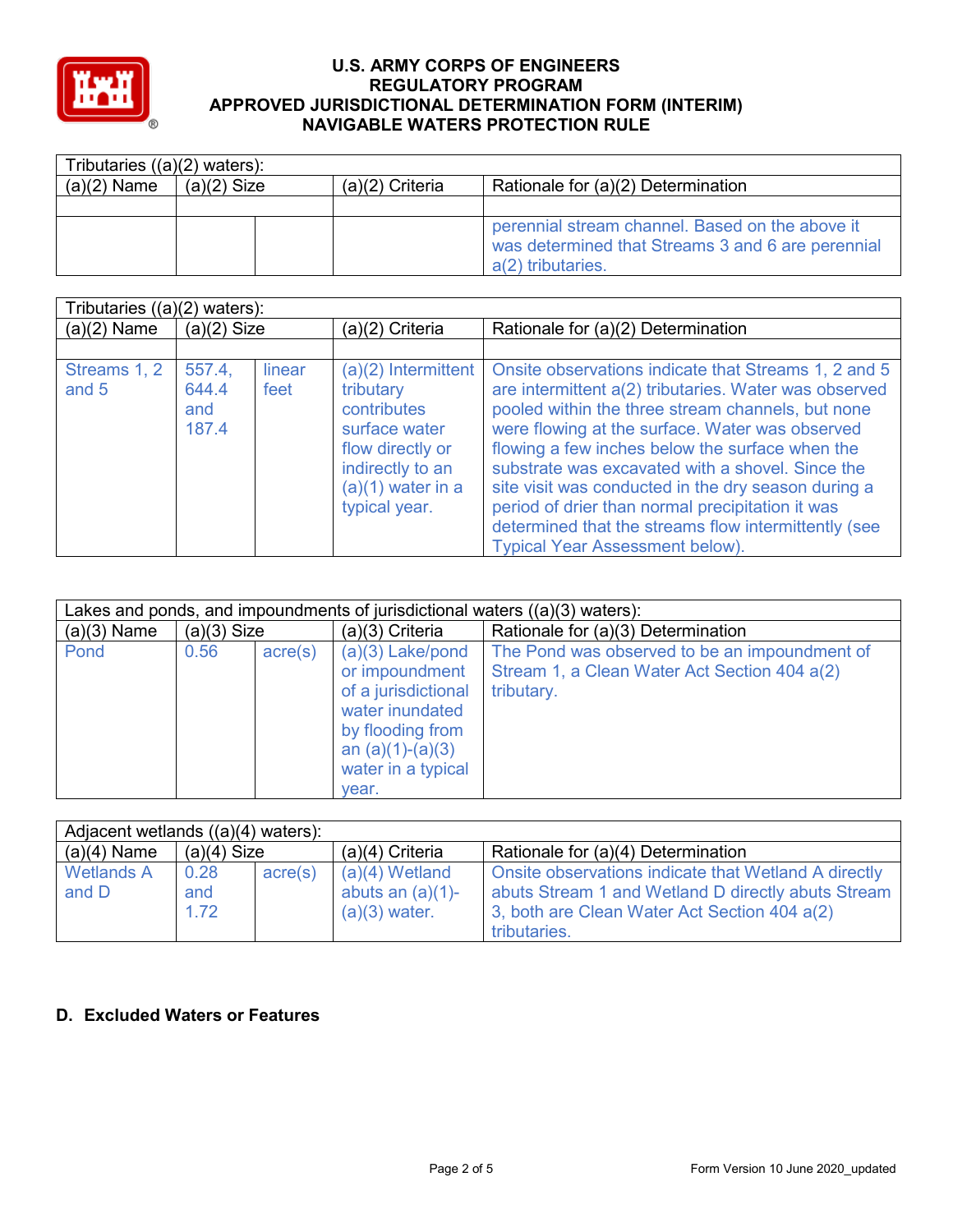

| Excluded waters $((b)(1) - (b)(12))$ : <sup>4</sup> |                       |        |                        |                                                    |  |
|-----------------------------------------------------|-----------------------|--------|------------------------|----------------------------------------------------|--|
| <b>Exclusion Name</b>                               | <b>Exclusion Size</b> |        | Exclusion <sup>5</sup> | Rationale for Exclusion Determination              |  |
| <b>Stream 4</b>                                     | 94                    | linear | $(b)(3)$ Ephemeral     | Stream 4 was observed to be an ephemeral           |  |
|                                                     |                       | feet   | feature, including     | stream channel. This was based on a                |  |
|                                                     |                       |        | an ephemeral           | combination of the following - channel size,       |  |
|                                                     |                       |        | stream, swale,         | observed substrate, lack of flow, and absence of   |  |
|                                                     |                       |        | gully, rill, or pool.  | groundwater. The channel was approximately 2       |  |
|                                                     |                       |        |                        | feet in width, with silt substrate – which can be  |  |
|                                                     |                       |        |                        | evidence of infrequent flow. There was no          |  |
|                                                     |                       |        |                        | observed flow or pools (despite the fact that the  |  |
|                                                     |                       |        |                        | visit was conducted during a normal period of      |  |
|                                                     |                       |        |                        | precipitation (see Typical Year Assessment         |  |
|                                                     |                       |        |                        | below)), and it was determined that the entire     |  |
|                                                     |                       |        |                        | watershed size is approximately 1 acre; so,        |  |
|                                                     |                       |        |                        | unless groundwater is present there is not a       |  |
|                                                     |                       |        |                        | sufficient amount of precipitation to make the     |  |
|                                                     |                       |        |                        | stream intermittent or perennial. While onsite,    |  |
|                                                     |                       |        |                        | Corps staff walked the length of the stream        |  |
|                                                     |                       |        |                        | channel looking for evidence of groundwater        |  |
|                                                     |                       |        |                        | influence - none were observed. There were no      |  |
|                                                     |                       |        |                        | observed seeps or springs, and topography is       |  |
|                                                     |                       |        |                        | relatively flat so none would be expected. In      |  |
|                                                     |                       |        |                        | addition, vegetation (i.e. skunk cabbage, royal    |  |
|                                                     |                       |        |                        | fern) that are most commonly observed in areas     |  |
|                                                     |                       |        |                        | of groundwater influence were not observed         |  |
|                                                     |                       |        |                        | onsite nor were oxidized rhizospheres.             |  |
|                                                     |                       |        |                        | Therefore, it was determined there is no           |  |
|                                                     |                       |        |                        | groundwater influence and hydrology is strictly    |  |
|                                                     |                       |        |                        | from precipitation. In addition, to confirm onsite |  |
|                                                     |                       |        |                        | observations the Chesterland, OH 7.5 min           |  |
|                                                     |                       |        |                        | <b>USGS Quad was reviewed to determine</b>         |  |
|                                                     |                       |        |                        | presence/absence of onsite stream channels.        |  |
|                                                     |                       |        |                        | The USGS quad does not identify any stream         |  |
|                                                     |                       |        |                        | channels onsite corresponding to the location of   |  |
|                                                     |                       |        |                        | Stream 4. Thus, based on the above, it was         |  |
|                                                     |                       |        |                        | determined that both onsite Stream 4 is an         |  |
|                                                     |                       |        |                        | excluded ephemeral stream.                         |  |

 <sup>4</sup> Some excluded waters, such as (b)(2) and (b)(4), may not be specifically identified on the AJD form unless a requestor specifically asks a Corps district to do so. Corps districts may, in case-by-case instances, choose to identify some or all of these waters within the review area.

<sup>&</sup>lt;sup>5</sup> Because of the broad nature of the (b)(1) exclusion and in an effort to collect data on specific types of waters that would be covered by the (b)(1) exclusion, four sub-categories of (b)(1) exclusions were administratively created for the purposes of the AJD Form. These four sub-categories are not new exclusions, but are simply administrative distinctions and remain (b)(1) exclusions as defined by the NWPR.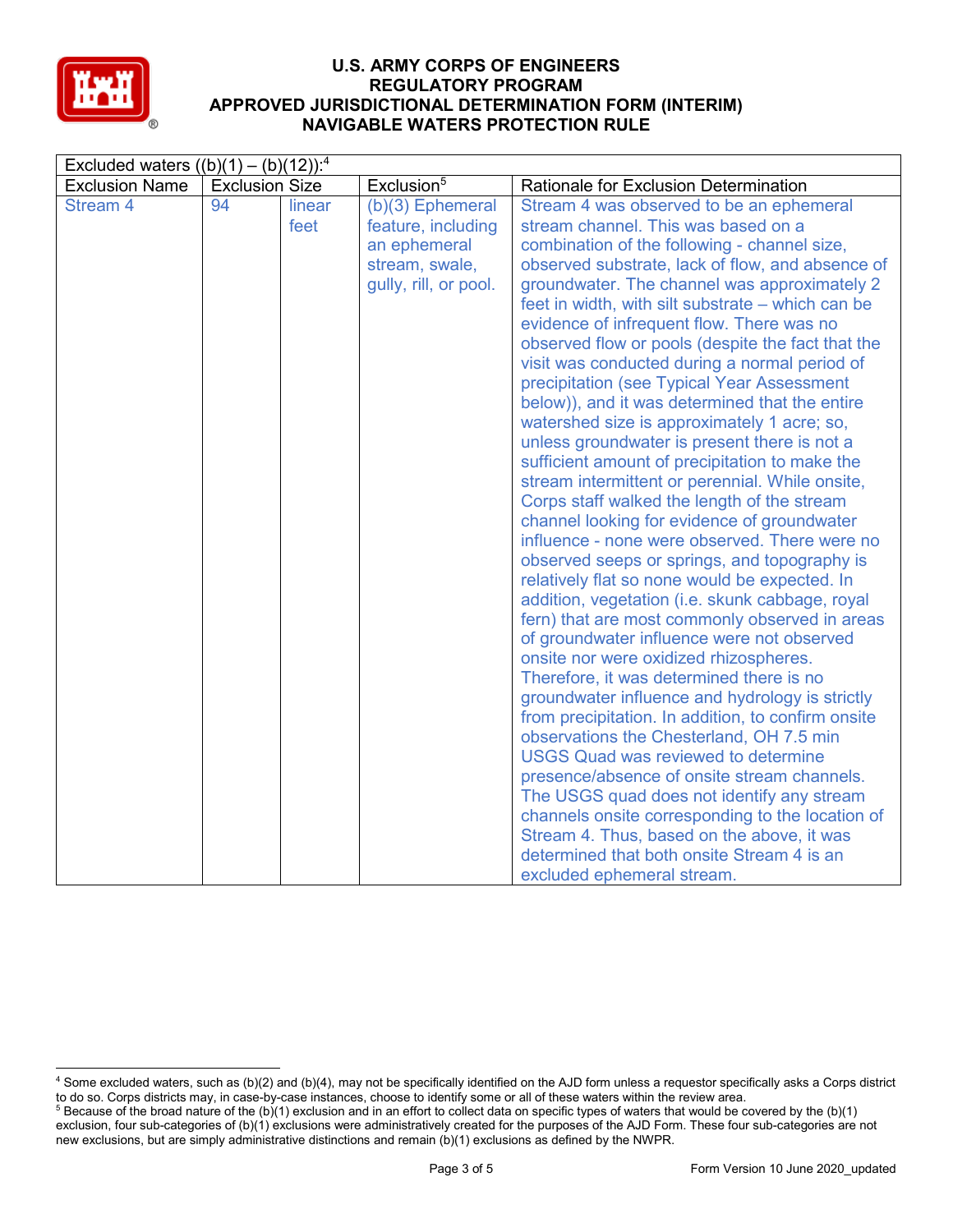

|                  | Excluded waters $((b)(1) - (b)(12))$ : <sup>6</sup> |                  |                                    |                                                                                                                                                                                                                                                                                                                                                                                                                                                                                                                                                                                                                                                                                                                                                                                                                                         |  |  |  |
|------------------|-----------------------------------------------------|------------------|------------------------------------|-----------------------------------------------------------------------------------------------------------------------------------------------------------------------------------------------------------------------------------------------------------------------------------------------------------------------------------------------------------------------------------------------------------------------------------------------------------------------------------------------------------------------------------------------------------------------------------------------------------------------------------------------------------------------------------------------------------------------------------------------------------------------------------------------------------------------------------------|--|--|--|
| Exclusion        | <b>Exclusion Size</b>                               |                  | Exclusion <sup>7</sup>             | <b>Rationale for Exclusion Determination</b>                                                                                                                                                                                                                                                                                                                                                                                                                                                                                                                                                                                                                                                                                                                                                                                            |  |  |  |
| Name             |                                                     |                  |                                    |                                                                                                                                                                                                                                                                                                                                                                                                                                                                                                                                                                                                                                                                                                                                                                                                                                         |  |  |  |
| <b>Wetland B</b> | 0.83                                                | $\text{acre}(s)$ | $(b)(1)$ Non-<br>adjacent wetland. | Wetland B does not meet any of the four criteria<br>that would make an $(a)(4)$ adjacent water subject<br>to jurisdiction under Section 404 of the Clean<br>Water Act. Wetland B was circumnavigated<br>during the site visit. No defined<br>channels/tributaries/ditches were observed<br>flowing from Wetland B to any (a)(1-3) water.<br>Wetland B is located approximately 150 LF from<br>the nearest $a(1-3)$ water $(a(2)$ located offsite.<br>Based on site observations the nearest a(1-3)<br>waters (Stream 2) would not flood any of the<br>wetland area at least once during a typical year.<br>The nearest evidence of typical year flow (i.e.<br>debris, leaf wracking) is located approximately 5<br>feet from Stream 2. Also, there are no natural<br>berms or the like located between the a(1-3)<br>water and wetland. |  |  |  |

| Excluded waters $((b)(1) - (b)(12))$ : <sup>8</sup> |                       |                  |                                    |                                                                                                                                                                                                                                               |
|-----------------------------------------------------|-----------------------|------------------|------------------------------------|-----------------------------------------------------------------------------------------------------------------------------------------------------------------------------------------------------------------------------------------------|
| Exclusion                                           | <b>Exclusion Size</b> |                  | Exclusion <sup>9</sup>             | <b>Rationale for Exclusion Determination</b>                                                                                                                                                                                                  |
| Name                                                |                       |                  |                                    |                                                                                                                                                                                                                                               |
| Wetland C                                           | 0.69                  | $\text{acre}(s)$ | $(b)(1)$ Non-<br>adjacent wetland. | Wetland C directly abuts Stream 4, an excluded<br>b(3) ephemeral feature. Therefore, it is also an<br>excluded feature. Onsite observations indicate<br>that Wetland C's only connection to the<br>downstream a(1) water is through Stream 4. |

# **III. SUPPORTING INFORMATION**

- **A. Select/enter all resources** that were used to aid in this determination and attach data/maps to this document and/or references/citations in the administrative record, as appropriate.
	- $\boxtimes$  Information submitted by, or on behalf of, the applicant/consultant: Wetland Delineation, Parcel Number 20-A-020-0-00-047-0, City of Kirtland, Lake County, Ohio, January 2020

 $6$  Some excluded waters, such as (b)(2) and (b)(4), may not be specifically identified on the AJD form unless a requestor specifically asks a Corps district to do so. Corps districts may, in case-by-case instances, choose to identify some or all of these waters within the review area.

<sup>&</sup>lt;sup>7</sup> Because of the broad nature of the (b)(1) exclusion and in an effort to collect data on specific types of waters that would be covered by the (b)(1) exclusion, four sub-categories of (b)(1) exclusions were administratively created for the purposes of the AJD Form. These four sub-categories are not new exclusions, but are simply administrative distinctions and remain (b)(1) exclusions as defined by the NWPR.

<sup>&</sup>lt;sup>8</sup> Some excluded waters, such as (b)(2) and (b)(4), may not be specifically identified on the AJD form unless a requestor specifically asks a Corps district to do so. Corps districts may, in case-by-case instances, choose to identify some or all of these waters within the review area.

<sup>9</sup> Because of the broad nature of the (b)(1) exclusion and in an effort to collect data on specific types of waters that would be covered by the (b)(1) exclusion, four sub-categories of (b)(1) exclusions were administratively created for the purposes of the AJD Form. These four sub-categories are not new exclusions, but are simply administrative distinctions and remain (b)(1) exclusions as defined by the NWPR.